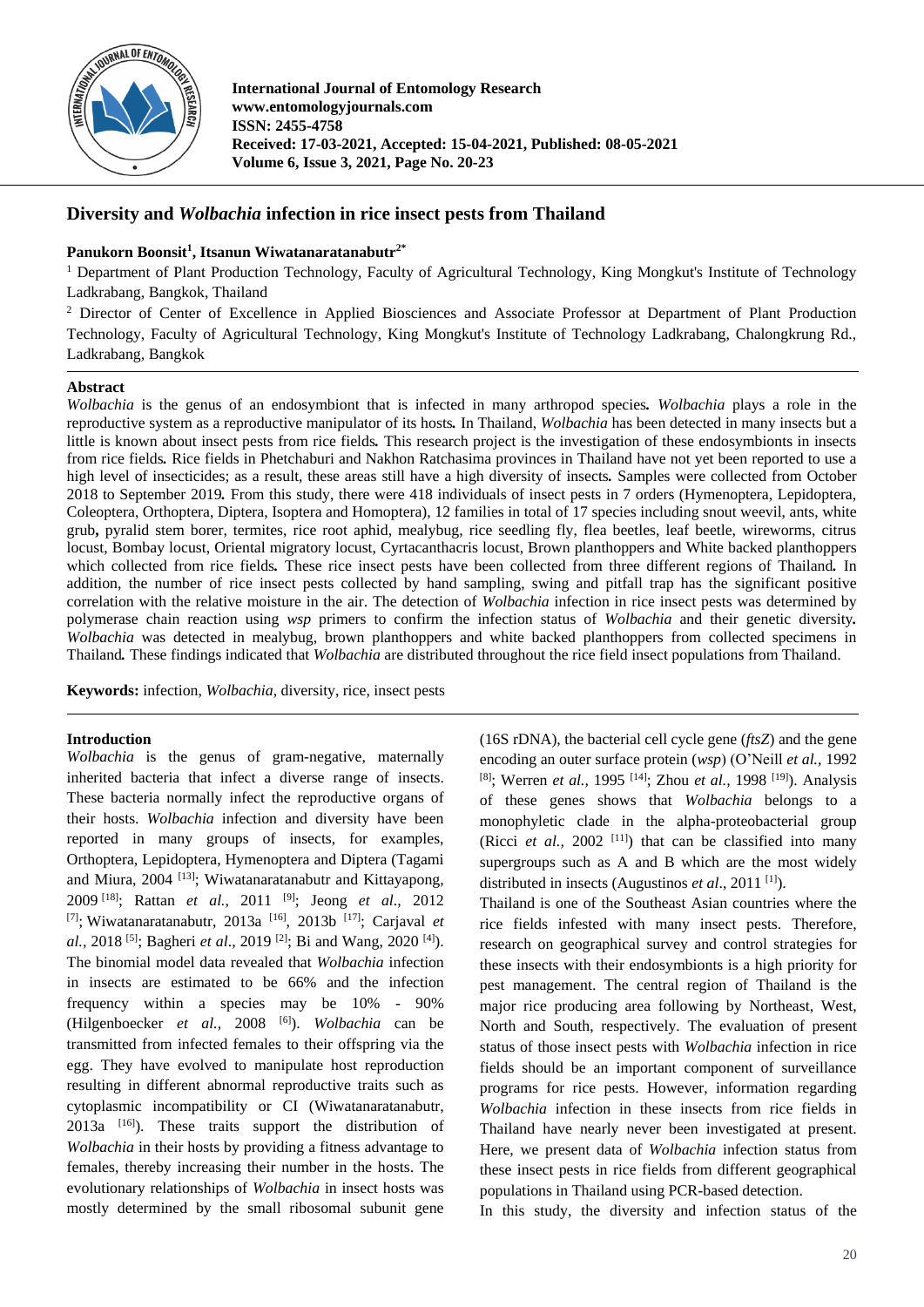*Wolbachia* endosymbiont in rice insect pests from 5 provinces in two different geographic regions of Thailand was determined*.* Study of the infection status and transmission mechanism of *Wolbachia* has been very helpful in utilization of insect natural enemies for insect pest control*.* 

The objectives of the present study were 1) to investigate the diversity and distribution of collected insect pests from rice fields in two different geographic regions of Thailand, and 2) to examine the *Wolbachia* infection status in collected insect pests from rice fields in two different geographic regions of Thailand.

### **Materials and Methods**

#### **Collection of specimen and identification**

Insect pests were collected from rice fields in five provinces from three different geographic regions throughout Thailand including Central, Northeast and West during October 2018 and September 2019. Collections were made by using hand sampling, sweep nets, aspirators, swing and pitfall trap at each study site. All insect specimens were frozen on dry ice and transported to the laboratory in Bangkok. Individuals were identified to species using the morphological keys (Reissig *et al.,* 1985<sup>[10]</sup>; Wilson and Claridge, 1991<sup>[15]</sup>; Barrion and Litsinger, 1994 [3]). Species that could not be distinguished on the morphology were classified to the genus level. Only adult specimens were used and tested for *Wolbachia* infection to ensure accurate identification. Specimens that could not be processed immediately were stored at - 20 ºC for later use.

### **DNA preparation**

Genomic DNA from rice insect pests was extracted and examined for the presence of *Wolbachia* using *wsp* primers (Zhou *et al.*, 1998<sup>[19]</sup>). Whole body or adult abdomen of each sample was ground in 100 μl of STE lysis buffer (100 mM NaCl, 1 mM EDTA [pH 8.0], 10 mM Tris-HCl [pH 8.0]) using sterile plastic pestle in a 1.5 ml centrifuge tube according to the method of O'Neill *et al.* (1992) using proteinase K. The homogenate was heated at 95°C for 10 min and then centrifuged at 1,400 g for 1 min. Extracted DNA was stored at -20 ºC until used in 50 μl of elution buffer, concentration determined using a Nanodrop spectrophotometer (Thermo Scientific, Singapore). One microliter of the supernatant was used as template DNA to PCR-screen for examining *Wolbachia* infection.

# **Polymerase chain reaction (PCR) amplification**

The universal mitochondrial eukaryotic 12S rRNA primers (12SAI and 12SBI, O'Neill *et al*., 1992) were used to check for the quality of the DNA extraction. Specimens that were negative for 12S rRNA gene of host insects were excluded from the data. The *wsp* genetic markers was used to detect *Wolbachia* infection using *wsp* gene primers (Zhou *et al*., 1998 [19]). The correct size of amplified DNA (PCR product) was around 600 bp. PCR amplification was done on a Hybaid OmniGene thermal cycler using 20 µl reaction mixture volumes. Each reaction contained buffer (10 mM Tris–HCl [pH 8.3], 50 mM KCl, 1.5 mM  $MgCl<sub>2</sub>$ ), dNTPs (10 mM each), 20  $\mu$ M forward and reverse primers and 1 unit of *Taq* DNA polymerase (Promega). The PCR thermal program was a cycle of initial denaturation (94°C) for 3

min, followed by 94 $\rm ^{o}C$  for 1 min, 55 $\rm ^{o}C$  for 1 min and 72 $\rm ^{o}C$ for 1 min in total of 35 cycles, and final extension at  $72^{\circ}$ C for 10 min was used in this study. DNA extract of *Wolbachia*-infected *Aedes albopictus* was used as a positive screening control for *Wolbachia*. Double-distilled water  $(ddH_2O)$  was used as a negative control to check for contamination. Ten microliters of each PCR product were run on a 1% agarose gel with a 1-kb ladder then stained with ethidium bromide and visualized under a UV transilluminator to determine size and the presence of amplified DNA. Specimens yielding a product of the expected size (600 bp) were scored as positive for *Wolbachia* infection.

#### **Results and Discussion**

A total number of 418 insect pest individuals from 12 families in 7 orders including Hymenoptera, Lepidoptera, Coleoptera, Orthoptera, Diptera, Isoptera and Homoptera which consists of 17 species including *Hypomeces squamosus* Fabricius (snout weevil), *Pheidole* sp. (ants), *Lachnosterna* sp*.* (white grub), *Euzophera perticella* (stem borer), *Odontotermes takensis* (termites), *Tetraneura nigriabdominalis* (rice root aphid), *Cataenococcus* sp. (mealybug), *Atherigona oryzae* (Malloch) (rice seedling fly), *Chaetocnema basalis* Baly (flea beetles), *Monolepta signata* Olivier (leaf beetle), *Melanotus* sp. (wireworms), *Chondracris rosea* (citrus locust), *Patanga succincta* (Linnaeus) (Bombay locust), *Locusta migratoria* (Oriental migratory locust), *Cyrtacanthacris tatarica* (Linnaeus) (Cyrtacanthacris locust), *Nilaparvata lugens* (Brown planthoppers), and *Sogatella furcifera* (White backed planthoppers) were collected during the field surveys from five provinces in three geographic regions (Central, Northeast and West) throughout Thailand (Fig 1) and screened for the presence of *Wolbachia*.

The five provinces include Saraburi, Nakhon Nayok, Nakhon Ratchasima and Prachinburi which located in the Central and Northeast region of Thailand, and Phetchaburi province that located in the West region of Thailand. Based on PCR results, *Wolbachia* was detected in three insect pest species including *Cataenococcus* sp. (mealybug), *Nilaparvata lugens* (Brown planthoppers), and *Sogatella furcifera* (white backed planthoppers). Most of *Wolbachia*infected individuals were collected from the Central, followed by the Northeast and the West, respectively (Table 1).

The number of all insects collected in the Central were significantly higher than those collected in the other two regions. In total, 94 of 418 specimens (22.49 %) or 3 of 17 species (17.65 %) were positive for *Wolbachia* infection. All specimens were collected from rice agroecosystems including paddies with growing rice, paddies with ratooning rice, paddies with dense grass, field drainage with dense grass and stream with dense grass.

In addition, the number of rice insect pests collected in this study has the significant positive correlation with the relative moisture in the air. The insect pest species name, family, locations (province), no. of samples tested, no. of positive samples, and geographic regions are listed in Table 1.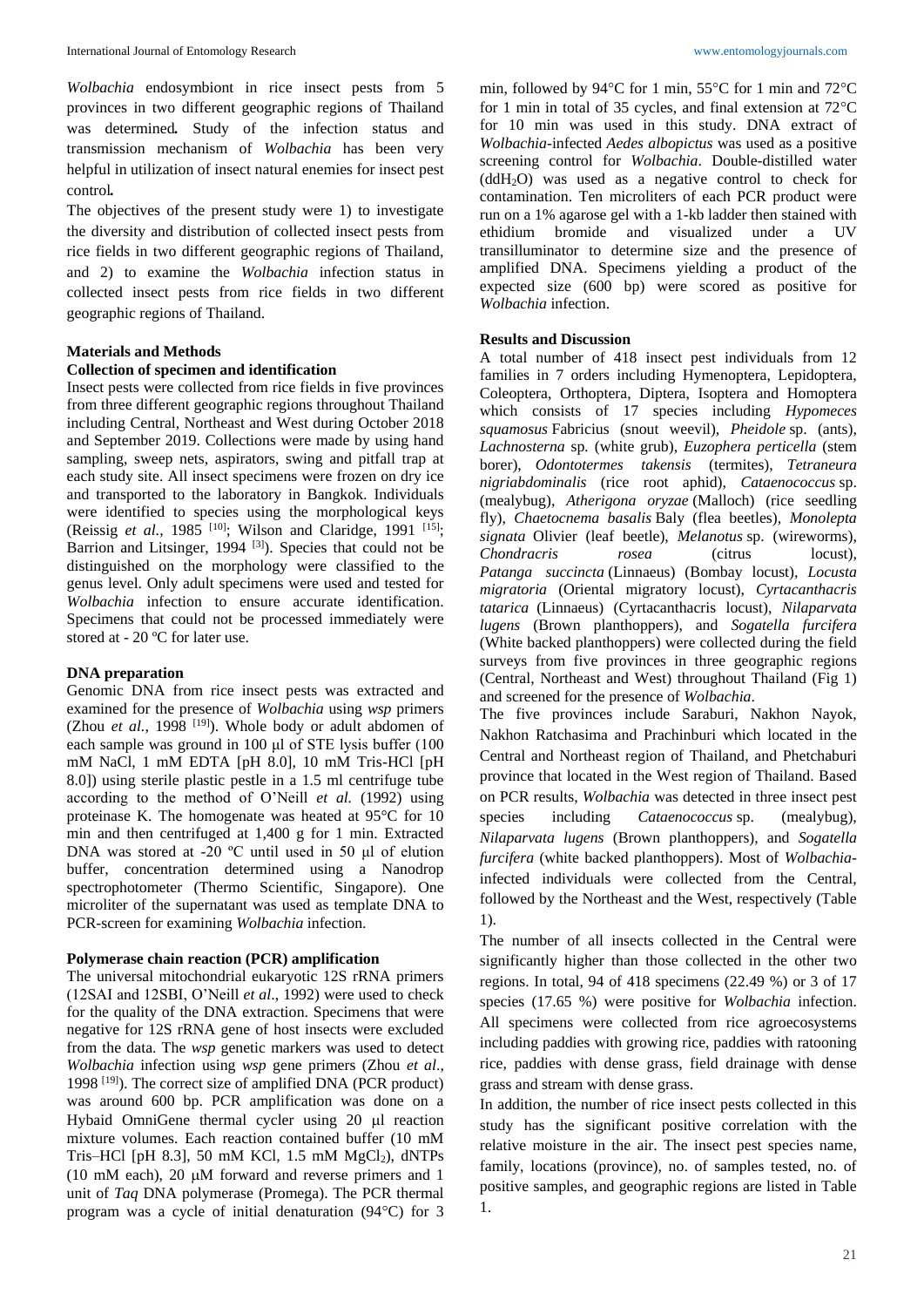

**Fig 1:** Geographic distribution of the five provinces surveyed from three different geographic regions including the Central and the Northeast regions which include four provinces - Saraburi, Nakhon Nayok, Nakhon Ratchasima and Prachinburi, and the West region that include one province - Phetchaburi of Thailand.

| <b>Table 1</b> PCR-based distribution of <i>Wolbachia</i> in 17 rice insect pest species from 12 families in 7 orders in total of 418 specimens collected |
|-----------------------------------------------------------------------------------------------------------------------------------------------------------|
| from three different geographic regions (C = the Central, NE = the Northeast and W = the West) from Thailand. The three species (94                       |
| specimens) in bold are found positive for <i>Wolbachia</i> .                                                                                              |

| Species name                      | Family         | Location<br>(Province)                     |                         | Geographic regions No. of samples tested No. of positive | samples          |
|-----------------------------------|----------------|--------------------------------------------|-------------------------|----------------------------------------------------------|------------------|
|                                   |                | Phetchaburi                                | W                       | 14                                                       | 14               |
| Sogatella furcifera               | Delphacidae    | <b>Nakhon Nayok</b>                        | $\mathbf C$             | 25                                                       | 25               |
|                                   |                | <b>Nakhon Ratchasima</b>                   | <b>NE</b>               | 19                                                       | 19               |
| Nilaparvata lugens                | Delphacidae    | <b>Nakhon Nayok</b>                        | $\mathbf C$             | 34                                                       | 34               |
|                                   |                | Phetchaburi                                | W                       | 23                                                       | 23               |
|                                   |                | <b>Saraburi</b>                            | $\mathbf C$             | 28                                                       | 28               |
| $\overline{P}$ <i>heidole sp.</i> | Formicidae     | Nakhon Nayok                               | $\overline{C}$          | 31                                                       | $\Omega$         |
|                                   |                | Nakhon Ratchasima                          | <b>NE</b>               | $\overline{27}$                                          | $\overline{0}$   |
| Odontotermes takensis             | Termitidae     | Prachinburi                                | $\overline{C}$          | 43                                                       | $\boldsymbol{0}$ |
| Atherigona oryzae                 | Muscidae       | Phetchaburi                                | W                       | 6                                                        | $\overline{0}$   |
|                                   |                | Saraburi                                   | $\mathbf C$             | $\,$ 8 $\,$                                              | $\overline{0}$   |
| Chaetocnema basalis               | Chrysomelidae  | Phetchaburi                                | W                       | $\overline{2}$                                           | $\overline{0}$   |
|                                   |                | Nakhon Ratchasima                          | <b>NE</b>               | 6                                                        | $\overline{0}$   |
| Monolepta signata                 | Chrysomelidae  | Nakhon Nayok                               | $\overline{C}$          | $\overline{4}$                                           | $\overline{0}$   |
|                                   |                | Phetchaburi                                | W                       | 1                                                        | $\theta$         |
| Hypomeces squamosus               | Curculionidae  | Nakhon Ratchasima                          | <b>NE</b>               | 12                                                       | $\overline{0}$   |
|                                   |                | Saraburi                                   | $\mathsf{C}$            | $\overline{4}$                                           | $\overline{0}$   |
| Lachnosterna sp.                  | Scarabaeidae   | Nakhon Nayok                               | $\overline{C}$          | 7                                                        | $\overline{0}$   |
| Melanotus sp.                     | Elateridae     | Phetchaburi Saraburi Nakho<br>Nayok        | $\overline{W}$          | $\overline{2}$                                           | $\theta$         |
|                                   |                |                                            | $\mathsf{C}$            | 3                                                        | 0                |
|                                   |                |                                            | $\overline{C}$          | 4                                                        | $\overline{0}$   |
| Tetraneura nigriabdominalis       | Aphididae      | Saraburi Nakhon Nayok Nakhon<br>Ratchasima | $\overline{C}$          | 14                                                       | $\theta$         |
|                                   |                |                                            | $\overline{C}$          | 18                                                       | $\theta$         |
|                                   |                |                                            | <b>NE</b>               | 11                                                       | $\theta$         |
| Chondracris rosea                 | Acrididae      | Nakhon Nayok                               | $\mathbf C$             | $\overline{4}$                                           | $\theta$         |
| Patanga succincta                 | Acrididae      | Saraburi                                   | $\overline{C}$          | $\overline{4}$                                           | $\overline{0}$   |
|                                   |                | Nakhon Nayok                               | $\overline{C}$          | $\overline{2}$                                           | $\boldsymbol{0}$ |
| Locusta migratoria                | Acrididae      | Nakhon Ratchasima                          | <b>NE</b>               | 6                                                        | $\overline{0}$   |
|                                   |                | Saraburi                                   | $\mathsf{C}$            | 3                                                        | $\overline{0}$   |
| Cyrtacanthacris tatarica          | Acrididae      | Phetchaburi                                | $\overline{\mathbf{W}}$ | $\overline{7}$                                           | $\overline{0}$   |
| Cataenococcus sp.                 | Pseudococcidae | Nakhon Nayok                               | $\overline{C}$          | 16                                                       | 16               |
|                                   |                | Phetchaburi                                | W                       | 6                                                        | 6                |
|                                   |                | Nakhon Ratchasima                          | <b>NE</b>               | 13                                                       | 13               |
| Euzophera perticella              | Pyralidae      | Saraburi                                   | $\mathsf{C}$            | 8                                                        | $\mathbf{0}$     |
|                                   |                | Phetchaburi                                | W                       | 3                                                        | $\mathbf{0}$     |